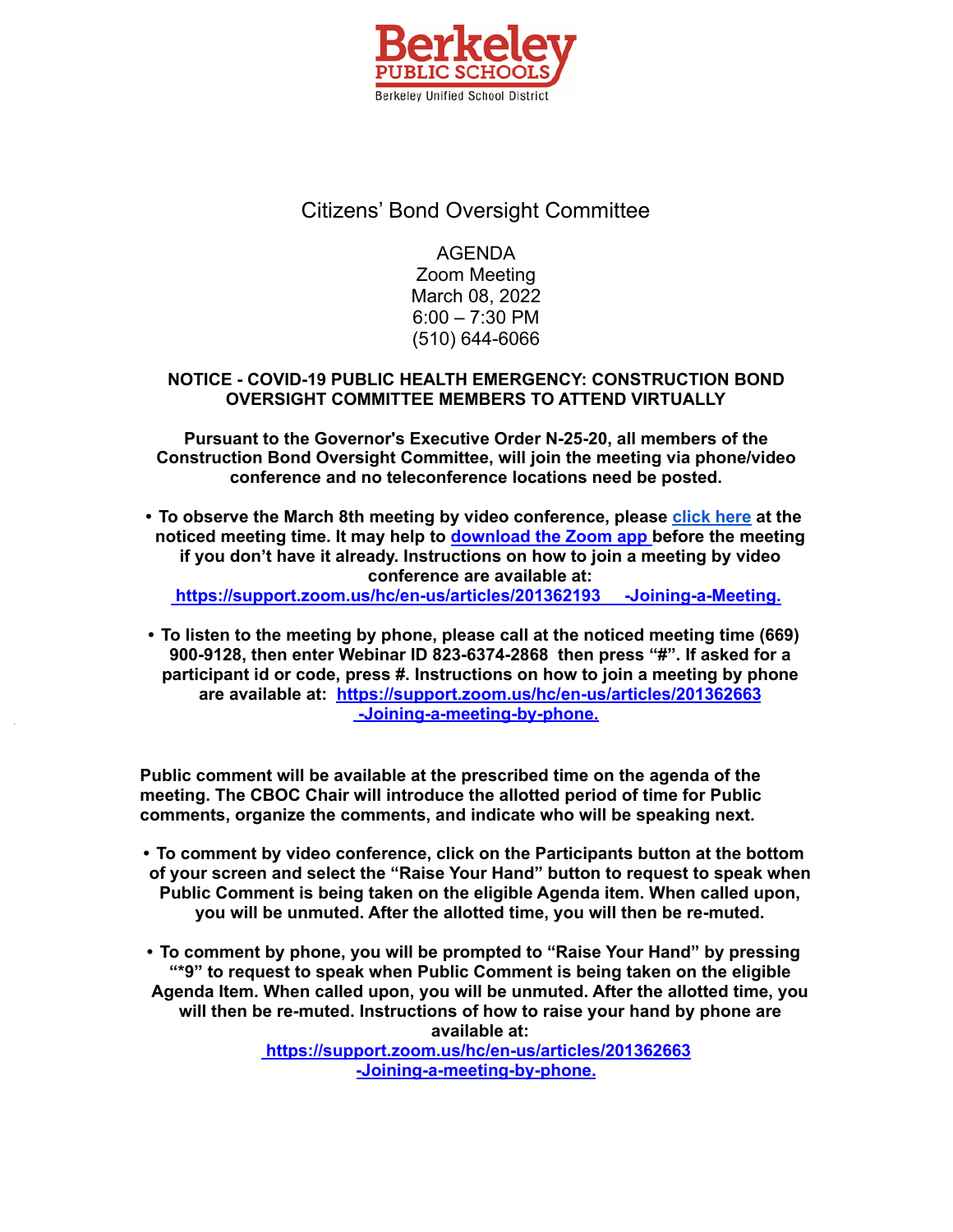

## 1. **Procedural:** Roll Call:

| <b>Category</b>                                                                  | lName              | Term               | lEmail            |
|----------------------------------------------------------------------------------|--------------------|--------------------|-------------------|
| Business organization representing the<br>business community within the District | Sheryl Drinkwater  | December 2020-2022 | cboc@berkeley.net |
| Active Member in a Bona Fide Taxpayer's                                          |                    |                    |                   |
|                                                                                  | Wade Skeels        | December 2020-2022 | cboc@berkeley.net |
| Senior Citizens Organization                                                     | Carla Schneiderman | December 2020-2022 | cboc@berkeley.net |
| lParent of child and an Active Member in a<br>Parent-Teacher Organization        | lKen Berland       | February 2021-2023 | cboc@berkeley.net |
| At-Large                                                                         | Alejandro Pimentel | December 2020-2022 | cboc@berkeley.net |
| At-Large                                                                         | Damian Park        | December 2020-2022 | cboc@berkeley.net |
| Parent of Child enrolled in the District                                         | <b>Vacant</b>      |                    |                   |

| <b>Staff Present</b> | Organization                           | <b>Expertise</b>                         |
|----------------------|----------------------------------------|------------------------------------------|
| Carol Pacheco        | BUSD - Assistant to Exec. Director     | Administrative                           |
| Chanita Stevenson    | <b>BUSD - Facilities Analyst</b>       | Logistics & Finance                      |
| John Calise          | <b>BUSD - Executive Director</b>       | Supervisor of all Capital Projects       |
| Kelli Jurgenson      | <b>VPCS - Vice President</b>           | Principal in Charge of VPCS Team         |
| Prachi Amin          | <b>VPCS - Program Manager</b>          | Lead Manager for Program Activities      |
| Chris Moreno         | <b>VPCS - Sr. Construction Manager</b> | Lead Manager for Construction Activities |
| Cal Walsh            | VPCS - Program Admin.                  | Administrative                           |

- 2. **Action:** Approval of Agenda
- 3. **Procedural:** Public Comments on Non-Agenda items
	- At this time, members of the public may address the Committee regarding a matter of public interest not appearing on the agenda. No action may be taken on comments of off-agenda items unless specifically authorized by law.
	- If the speaker wishes to address the committee on an item on the agenda, time will be provided before that item. Each speaker will be allowed up to a maximum of two minutes (or less at the discretion of the Chair).
- 4. **Action:** Approval of Meeting Minutes from: January 25, 2022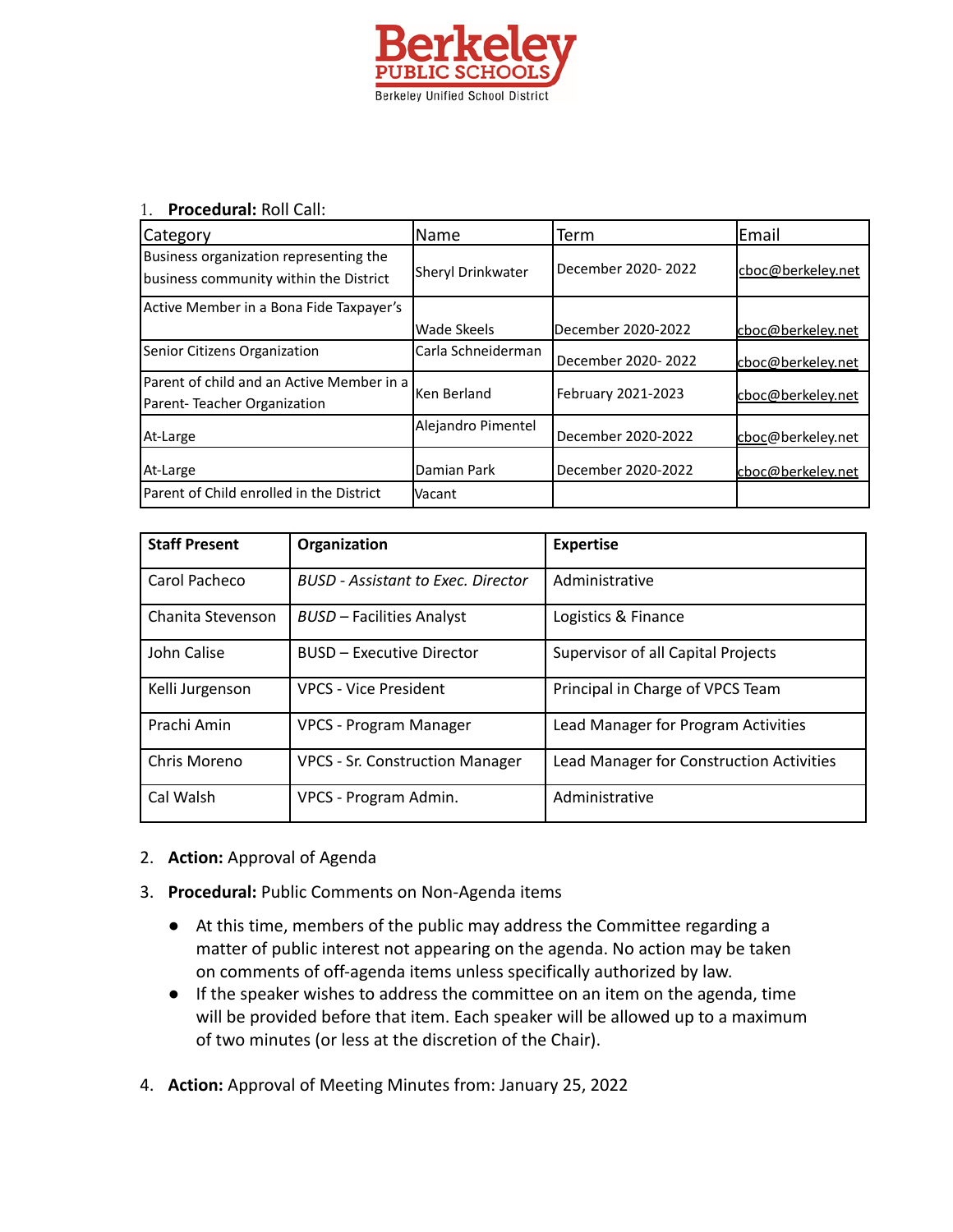

- 5. **Information/ Discussion:** Staff Report by Van Pelt Construction Services
	- a. Bond Project Prioritization Process, by Marcus Hibser HY (*10 mins)*
	- b. Financial Update: Measure G Projects in Planning and Current PCO Status
- 6. **Discussion:** Committee Comments/Discussion of Updated By-Laws by DWK (legal counsel)
	- a. Review of By-Laws and suggested changes
		- i. Section 17: Duties of the Chair/Secretary finalize duties
	- b. Presentation and Follow-up Discussion
		- i. Suggested CBOC Guidelines, Draft 3-4-22
		- ii. Discuss Placement on CBOC website
		- iii. Policy regarding community inquiries by Member Schneiderman
	- c. Review process leading up to this meeting and confirm the process moving forward.
- 7. **Discussion:** Committee Comments
- 8. **Action:** Approval of Resolution 22-034 Proclaiming a Local Emergency, Ratifying the Proclamation of a State of Emergency by Governor Newsom Dated March 4, 2020, and Authorizing Remote Teleconference Meetings for the Period March 22, 2022 through April 20, 2022
- 9. **Discussion:** Next Meeting April 19, 2022
	- a. Is there anything the CBOC would like to discuss at future meetings?
- **10. Adjournment**